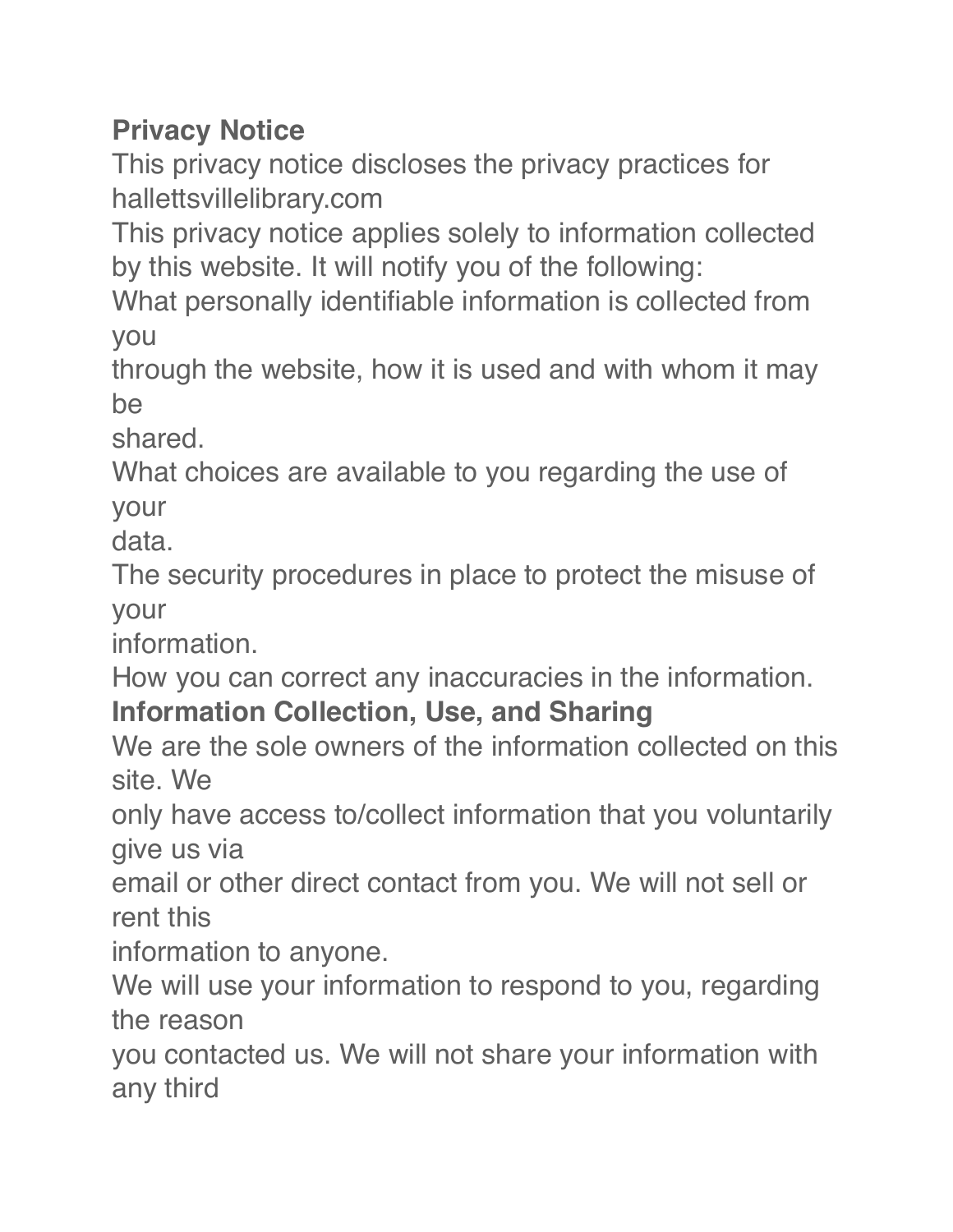party outside of our organization, other than as necessary to fulfill your

request, e.g. to ship an order.

Unless you ask us not to, we may contact you via email in the future to

tell you about specials, new products or services, or changes to this

privacy policy.

## **Your Access to and Control Over Information**

You may opt out of any future contacts from us at any time. You can

do the following at any time by contacting us via the email address or

phone number given on our website:

- See what data we have about you, if any.
- Change/correct any data we have about you.
- Have us delete any data we have about you.
- Express any concern you have about our use of your data.

## **Security**

We take precautions to protect your information. When you submit

sensitive information via the website, your information is protected

both online and offline.

Wherever we collect sensitive information (such as credit card data),

that information is encrypted and transmitted to us in a secure way.